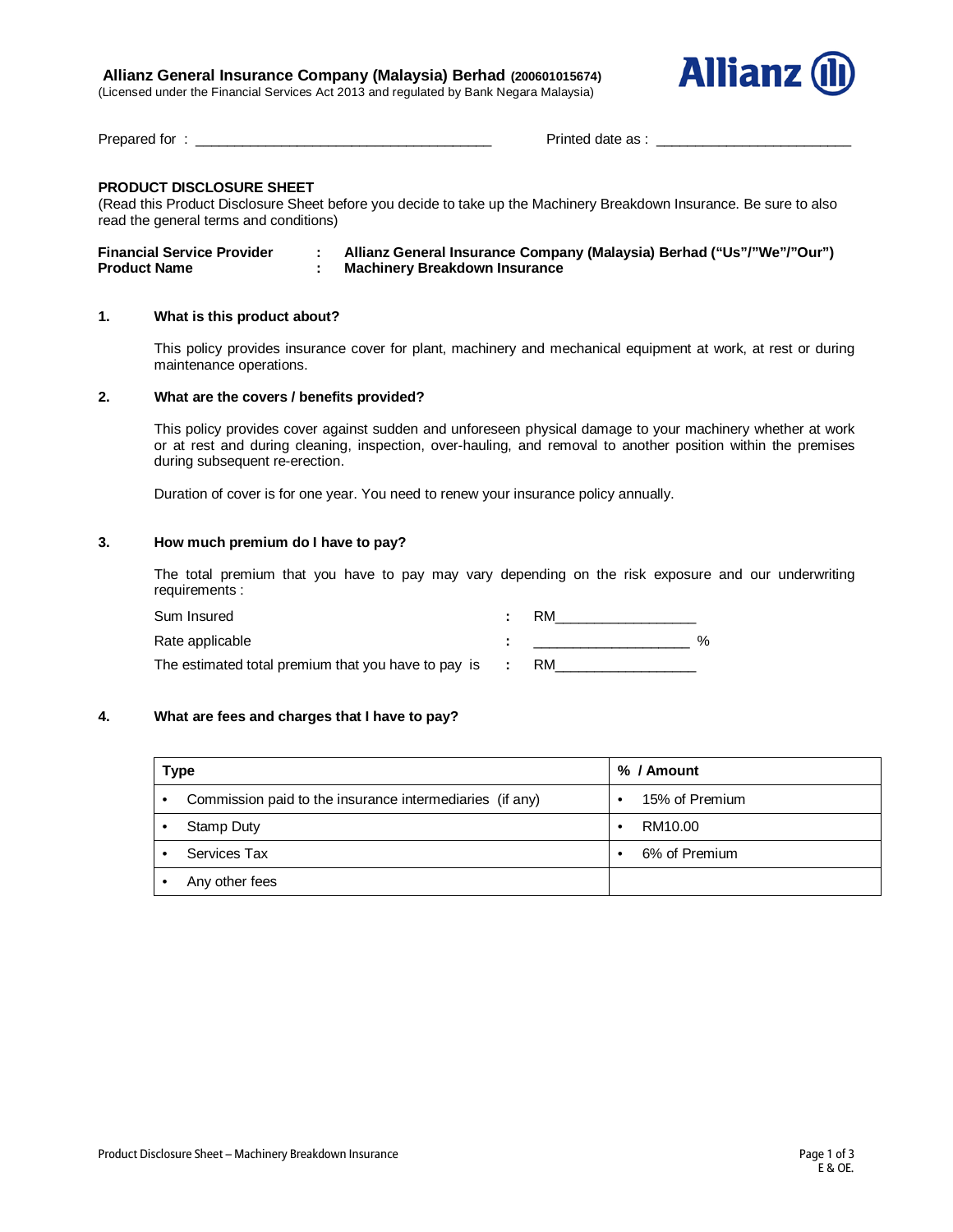

## **5. What are some of the key terms and conditions that I should be aware of?**

• Importance of disclosure

## **◌ Non-Consumer Insurance Contract**

Pursuant to Paragraph 4(1) of Schedule 9 of the Financial Services Act 2013, if you are applying for this Insurance for purposes related to your trade, business or profession, you have a duty to disclose any matter that you know to be relevant to our decision in accepting the risks and determining the rates and terms to be applied and any matter a reasonable person in the circumstances could be expected to know to be relevant, otherwise it may result in avoidance of contract, claim denied or reduced, terms changed or varied, or contract terminated.

This duty of disclosure for Non-Consumer Insurance Contract shall continue until the time the contract is entered into, varied or renewed. **You also have a duty to tell us immediately if at any time after your contract of insurance has been entered into, varied or renewed with us, any of the information given is inaccurate or has changed.**

- You must ensure that your sum insured should always be the New Replacement Value of the machinery. This includes the value of the new items, custom duties, transportation and installation costs.
- New Replacement Value we will pay the full cost of replacing or reinstating the damaged property by the same kind and capacity.

In the event that the property is no longer available in the market, we will replace you with the nearest model provided its value does not exceed the sum insured stated in the Schedule.

- If the sum insured is less than the amount required to be insured at the time of loss (i.e. underinsurance), you are deemed to be self-insuring the difference. The average condition will apply in the event of a claim. Every item if more than one shall be subject to this condition separately.
- Contribution condition  $-$  If at the time any claim arises under the Policy there is any other insurance covering the same loss, damage or liability, we shall not be liable to pay or contribute more than its rateable proportion of any claim for such loss, damage or liability.

# **6. What are the major exclusions under this policy?**

This policy does not cover losses such as :

- Loss of or damage to exchangeable tools, catalyst
- Loss or damage due to fire & allied perils, flood, collapse of building, landslide
- Loss or damage due to burglary, theft
- Loss or damage for which a contractor, supplier or repairer is responsible either by law or under contract
- Loss or damage caused by existing defects or faults
- War, Civil War and any act of Terrorism
- Radioactive and nuclear energy risks
- Wilful acts or wilful negligence
- Loss or damage as a direct consequence of the continual influence of operation (e.g wear & tear)
- Consequential loss or liability of any kind

*Note: This list is non-exhaustive. Please refer to the sample policy contract for the full list of exclusions under this policy.*

# **7. Can I cancel my policy?**

You may cancel your policy by giving written notice to us. Upon cancellation, you are entitled to a refund of the premium less premium based on our short period rates for the period of the policy which has been in force, subject to the minimum premium to be retained by us.